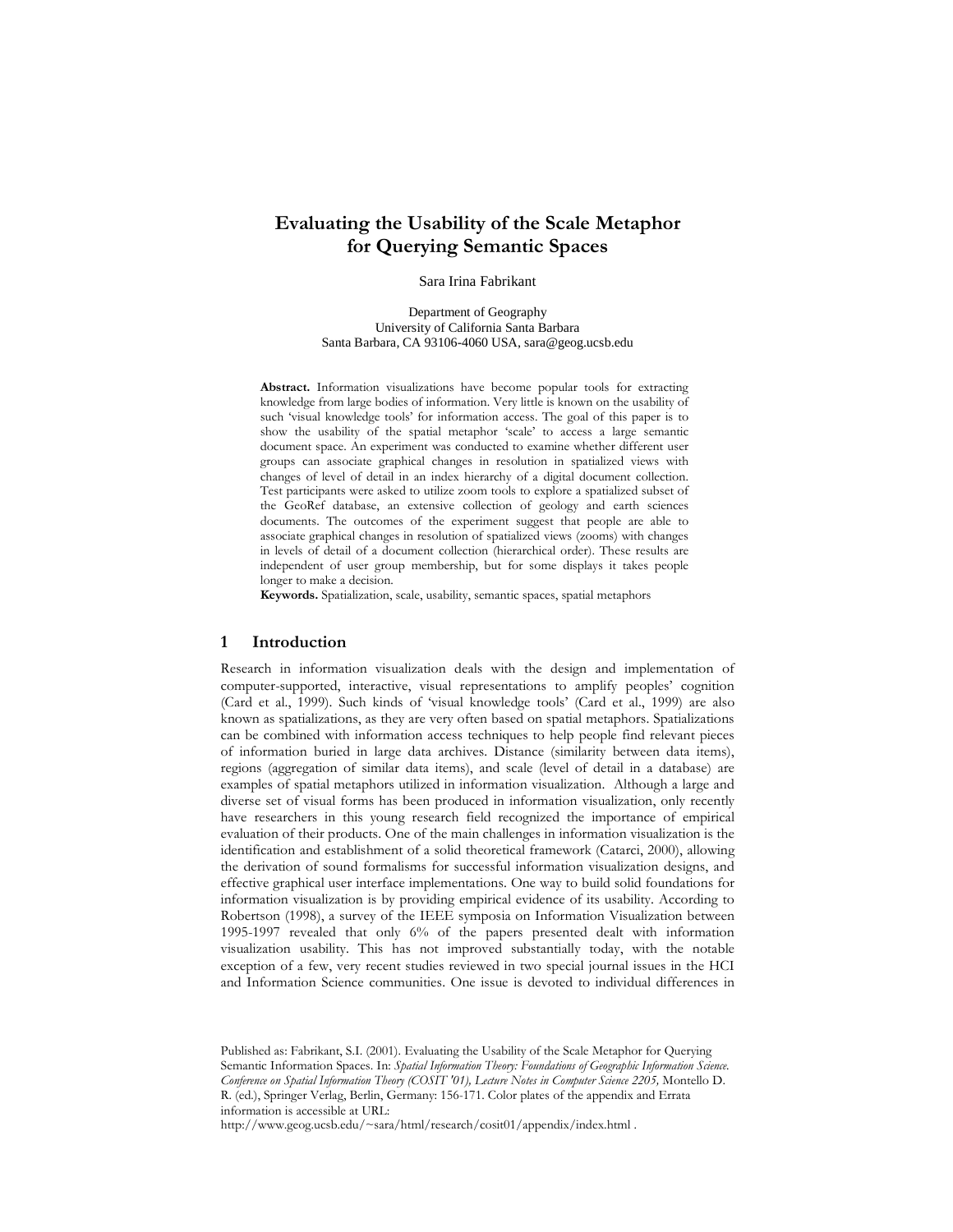virtual environments (Chen and Czerwinski, 2000), the other deals with empirical evaluation on information visualizations (Chen et al., 2000).

This paper aims at contributing to a solid theoretical framework of spatialization, thus on the use of spatial metaphors for information visualization. The theoretical scaffold is based on geography and GIScience (Fabrikant and Buttenfield, 2001). This study provides answers to the question if people are able to associate graphical change in resolution (zoom-in) with different levels of detail in a document collection (hierarchical order). Empirical evidence is provided on the usability of the scale metaphor for graphically exploring a large text data archive. In addition, design guidelines are presented as suggestions for improvement of future spatialization displays.

## **2 Background**

#### **2.1 The Scale Concept**

Scale is one of the most fundamental yet poorly understood phenomena in research dealing with geographic information (Montello and Golledge, 1999: 3). Scale has multiple meanings that not only differ across disciplines (mathematics, cartography, psychology, etc.), but also within a subfield. For example, in GIScience scale can be understood as resolution (i.e. 30m sampling interval of a digital elevation model), as level of abstraction (i.e. a map at 1:200,000 scale), as point of observation (i.e. vista space), or as organizational strategy (i.e. semantic hierarchies). In geographical analysis, scale relates to the resolution of items under study, and the level of detail that may be applied. The nature of the inquiry and the phenomenon of interest set the scale, and scale in turn determines the degree of generalization. The continuum of geographic scale is one of the most fundamental characteristics of geospatial data. Scale operates within a logical geometric framework, or frame of reference. This reference frame is the higher order spatial concept of hierarchy. Hierarchy is composed of the spatial primitives identity, location, magnitude and connection (Golledge, 1995). In geography, a reference frame is based on a formalized coordinate system (e.g UTM coordinates). Once the construction details of a chosen frame of reference are established, scale change can be identified and measured.

Scale is not only fundamental to geographical analysis, but is also associated with cognitive and experiential properties of the real world. Hierarchical order is a basic organizational principle of human cognition. Hierarchy is an example of the part-whole cognitive image schema (Lakoff, 1987). Empirical evidence shows that hierarchical order is an important aspect of how humans learn about the environment (Golledge, 1999). Human cognition varies with scale, ranging from personal-scale space with direct sensory interactions, to larger-scale space, where direct sensory interaction might not be feasible. Different dominant and subordinate levels of detail are evident and stored in a human's cognitive map (McNamara et al., 1989).

#### **2.2 Scale as Metaphor**

Scale is also a key element of research within the human-computer interaction (HCI) community to deal with the information overload problem. As volumes of collected data are increasing at exponential rates, identifying successful designs for dynamic, scale dependent information displays have become one of the most important factors for successful information visualization (Card et al. 1999). Because hierarchies, such as directory and file systems, are amongst the most common organizational structures in computing, it is not surprising that they are also one of the earliest and most popular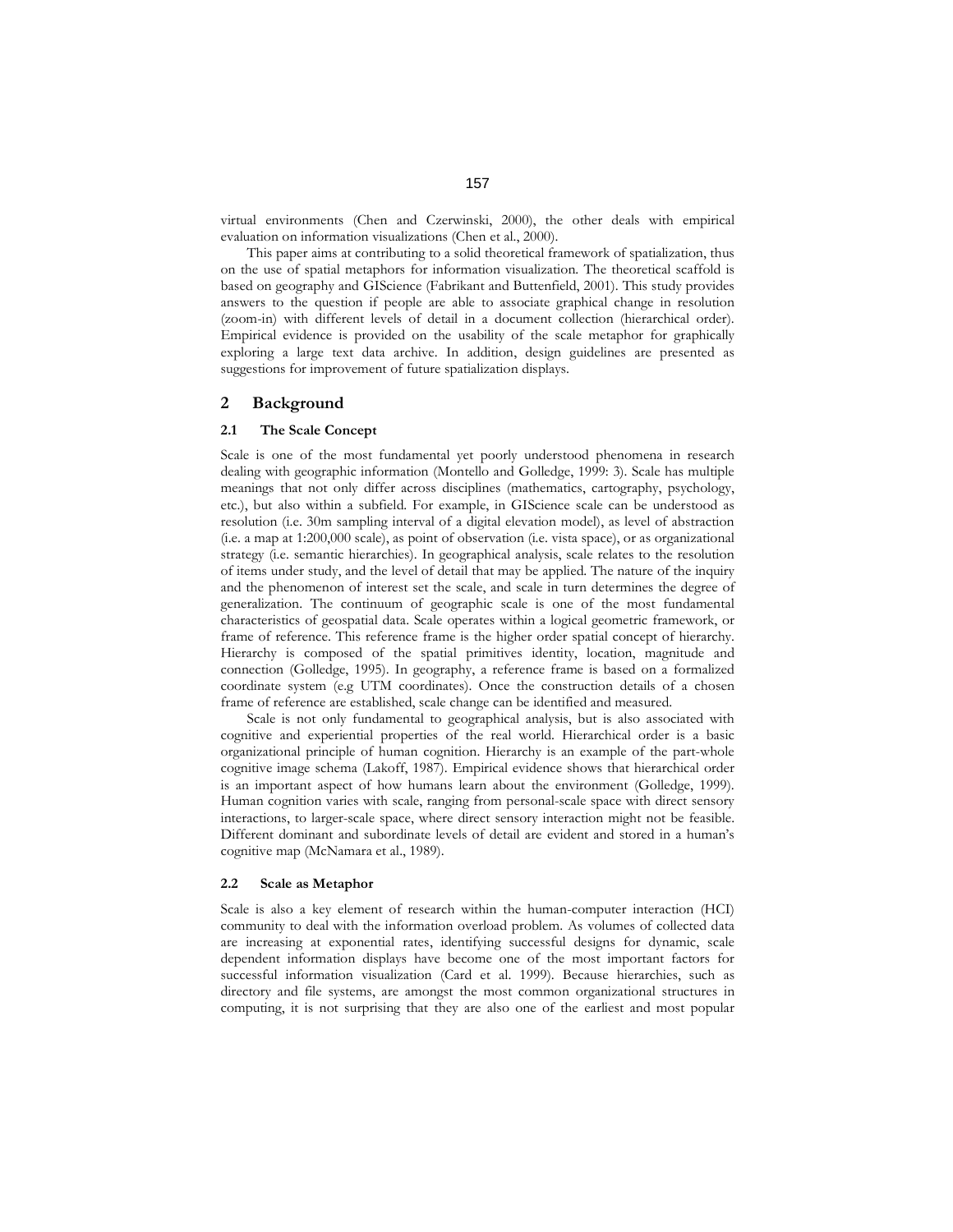examples for spatialization. An entire chapter in Card et al. (1999) is devoted to the scale issue, under the heading of 'Focus and Context'. Unfortunately, the theoretical basis for 'Focus and Context', its implications on design solutions, and the empirical evidence on the effectiveness of such techniques for information access are missing in this review. There seems to be little empirical research that reports on the usability of the scale metaphor in information visualization. Two recent studies deal with evaluating spacefilling hierarchical structures (Pirolli et al, 2000; Stasko et al., 2000), but only Pirolli et al.'s (2000) work focuses directly on users' cognition and attention of the underlying spatial metaphor for visual information seeking. This investigation seems also unique in that it is placed within the context of a coherent theoretical framework borrowed from biology, that is information foraging theory.

As the creation of a semantic space is based on a metaphorical mapping from physical space (source domain) into a conceptual space (target domain) it is necessary to identify the appropriate source and target domains for usable spatializations. As shown above, scale is a good candidate for this metaphorical mapping (e.g. semantic transformation), as it includes a rich array of useful submetaphors (e.g. physical, cognitive, experiential etc.). The metaphorical mapping operates on a semantic and semiotic level. Cartographic design principles and geovisualization approaches offer sound semiotic foundations to depict the semantic mapping adequately.

Scale as understood in Geography and GIScience (source domain) is metaphorically mapped to the granularity of a text data base entity (target domain). The database in question is GeoRef, an online catalog of references for literature in the geological sciences. Scale change is metaphorically mapped to the change of level of detail in a document collection. Using GeoRef's indexing scheme as frame of reference, a semantic hierarchy can be constructed consisting of a single document at the finest granularity (e.g. depicted as a point symbol), a group of documents based on the same subject heading on a higher level (e.g. point clusters, identified by color), a theme containing multiple subject headings on a next higher level (e.g. a collection surface with colored regions), and so on until the highest level of detail is reached which consists of the entire document collection itself. In GeoRef, index terms are organized hierarchically in up to three levels (Goodman, 1997). For a given term many relationships can exist in an index, such as broader terms (a group of which a given term is a member), narrower terms (specific members of a group), related terms (synonym or alternative term) or geographic terms (location on the globe). Point symbols, point clusters and surfaces are the semiotic target domains for this study. Extending the surface metaphor into a third dimension provides opportunities for capturing the cognitive image schema of 'more is up' and 'near-far'. Documents that are densely clustered tend to metaphorically 'pile up' into semantic mountains. Using the scale change metaphor, graphic zooms allow users to navigate from one level in the hierarchy to the next, thus changing the semantic level of detail at which they view the collection. When examining the scale concept, the question is how well users associate hierarchical order within the document collection with the graphic (spatial) level of detail shown in a spatialized view, represented by the geometric primitives point and surface.

# **3 Choice of Methodology**

The consequence of a missing theory in information visualization is the lack of a generally accepted methodology to assess and ensure its usability (Chen and Yue, 2000). Most empirical work is based on the usability engineering paradigm, particularly on taskcentered user interface design evaluation (Norman, 1993; Nielsen, 1993). Although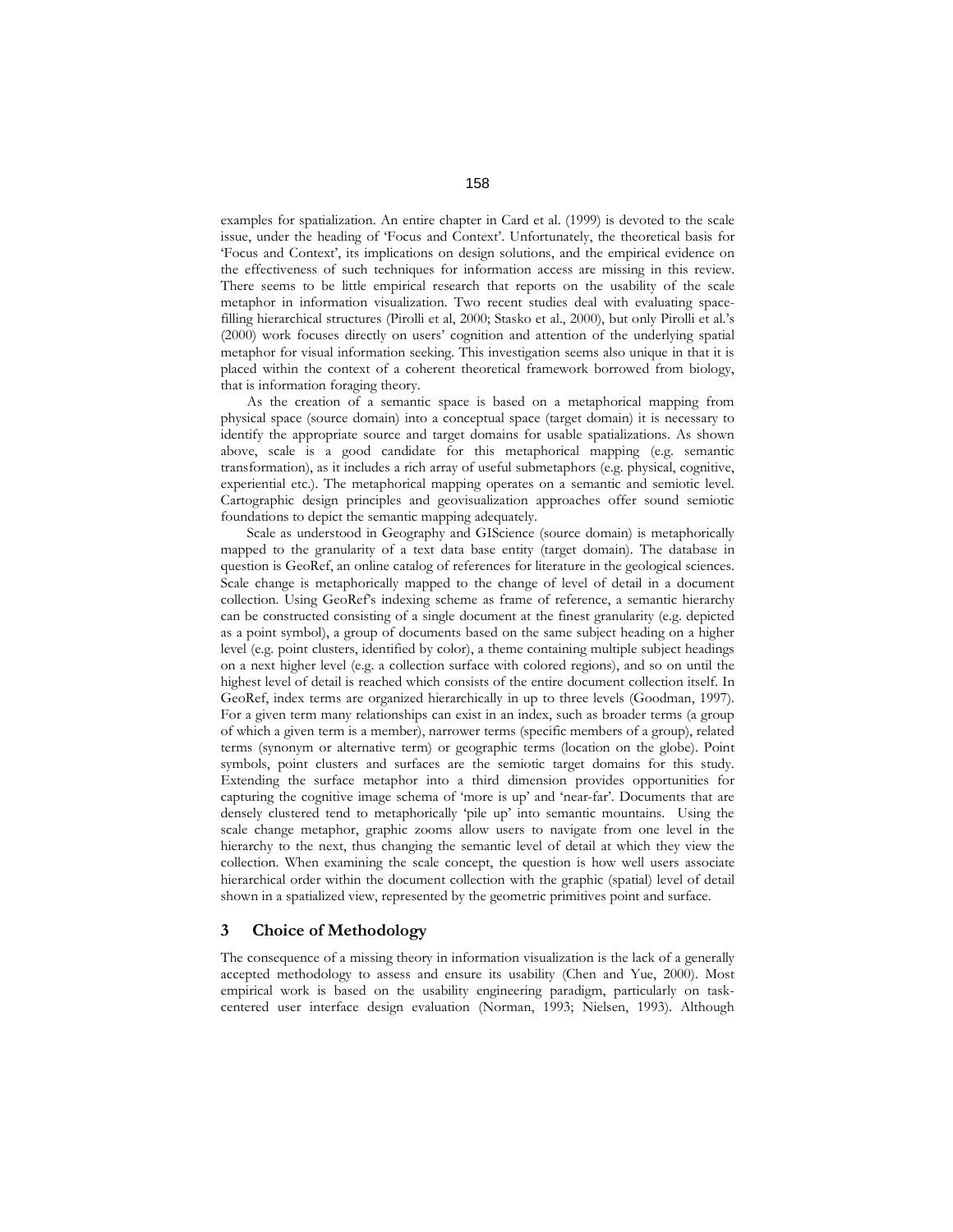usability engineering partly borrows empirical principles and approaches from cognitive psychology (Lewis, 1991), its goals are of much more pragmatic nature. The focus is on users and their success in fulfilling particular computer-based tasks through a graphic display (Morse et al., 2000). The relationship of users individual differences, such as their cognitive abilities, their socio-demographic profile, or their individual knowledge base (e.g. background and training) is often not systematically assessed. The lack of a pre-existing theory made a more exploratory, qualitative approach necessary, where direct observations (think-aloud protocols) were combined with descriptive statistical measures. Inferential statistical procedures were applied as well. Due to the small sample of test participants (n=12), results from confirmatory statistical procedures need to be used with caution and are only of suggestive nature. A post-test questionnaire was also administered. This test included the collection of quantitative user background data, qualitative user preference information, as well as a cognitive factor test on spatial visualization ability (Ekstrom et al. 1976).

## **4 Experiment**

#### **4.1 Testing Environment and Equipment**

To preserve the real world context in which a spatialized interface might be used, all testing procedures involving graphic displays were carried out digitally. A research lab, equipped with several NT workstations, located at the Geography Department of the University of Colorado at Boulder, was used as the test site. All tests were designed for a 17-inch color monitor and required a pointer device (trackball) as input. Participant responses to closed-end questions were recorded electronically. Participants' think-aloud comments were observed and noted by the examiner. A paper and pencil questionnaire was also collected and later summarized.

## **4.2 Data and Test Material**

In addition to the zoom tools, which serve as an example of a spatialized query metaphor, two-dimensional and three-dimensional spatialized views were utilized for the experiment. A subset of the GeoRef database including one hundred documents were extracted from a GeoRef CD-ROM (1998), based on a random assignment of keywords. Spatializations were generated from this subset of documents. The construction details go beyond the scope of this paper, but can be examined in Fabrikant (2000). The size of the 2D and 3D objects were within a table top space, both depicted on a 2D computer screen. A subset of the utilized spatializations is shown in the Appendix (2D screens only). The 3D displays could be explored interactively in all three dimensions. As the user interaction mode varies considerably between two and three dimensions, it was concluded that comparisons of test results between dimensions allow only tentative suggestions for further research. A separate study was concerned with identifying the appropriate display parameters for the spatialized views, and the choice of an appropriate input device (e.g. trackball). These aspects of the study will not be further discussed here. Interested readers should consult Fabrikant (2000) for additional detail. The testing procedure was implemented using the ArcView GIS. ArcView's scripting language Avenue was utilized to digitally record user interactions and responses through logging scripts.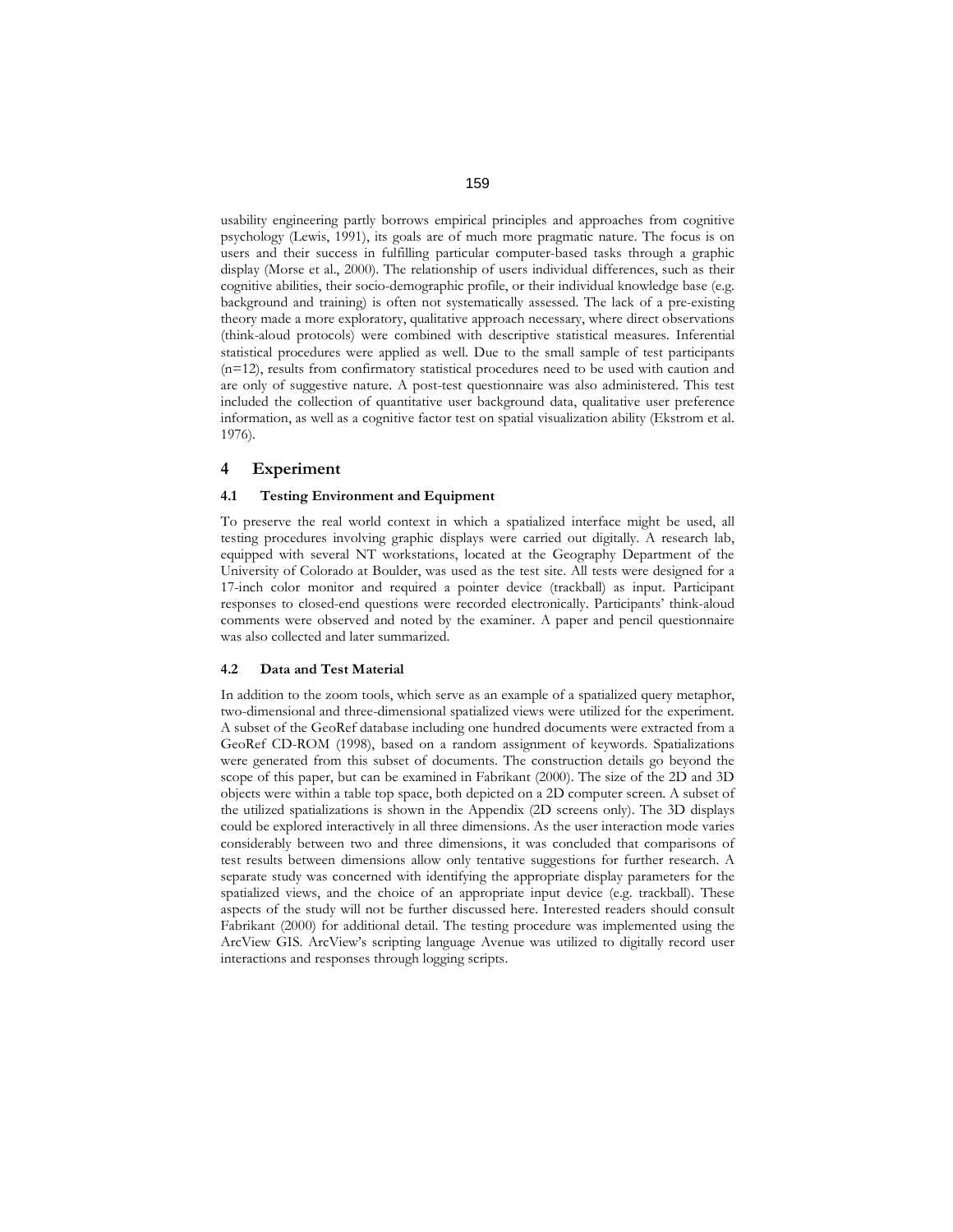#### **4.3 Participants**

Twelve test participants with a diverse set of backgrounds were selected randomly for the study. The stratified sampling method included four main groups for this experiment: Librarians, GIScientists, and Students with mixed backgrounds from the University of Colorado-Boulder, as well as people from the Boulder community. GIScientists are participants in the strata of domain professionals and have extensive training in spatial information handling (i.e. earth sciences, geosciences, GIS, cartography etc.). GIScientists were recruted from diverse research labs on campus (but not from the geography department) and from the private sector. Domain experts typically access GeoRef's collection on a regular basis. Non domain professionals are participants who do not necessarily have a geoscience background, but have high expertise in information access and dissemination (e.g. information scientists, librarians etc.). These people might help others to access online collections such as GeoRef, and/or are trained to maintain such digital collections. This participant group consisted of librarians from the Earth Sciences Library at the University of Colorado-Boulder. Students and staff from the geography department at the University of Colorado at Boulder are participants with a mix of topical backgrounds and expertise who represent the continuum between domain and nondomain professionals.

#### **4.4 Test Design**

The goal of this research is to identify the usability of the spatial metaphor 'scale change' to query a text document collection. The research question to be answered is "Can people associate graphical change in resolution (zoom-in) with different levels of detail in a document collection (hierarchical order)?"

A proto-typical query task was defined to test if the spatialized query tool captures the metaphor mapping appropriately. The following information access scenario puts the experiment in context. Imagine an employee of a risk management firm is looking for a variety of documents related to Earthquakes. In Shneiderman's (1998) query task action taxonomy this very well defined information need relates to "specific fact finding". A patron could identify the earthquakes subject heading in a card catalog or a digital catalog in a traditional library. The question is how this patron would proceed in the search if the collection did not contain earthquakes as a subject heading, but seismology instead? Different test questions were utilized that triggered participants to use a zoom tool to change the level of detail presented in order to find a very specific item in the database.

A two-by-two, within-subject factorial design was employed to assess the query task in a controlled fashion. The independent variables were categorized on data type (Factor I) and dimensionality (Factor II). Factor I categorizes two dimensional and threedimensional representations. Factor II, data type, includes discrete (point) representations and continuous (surface) representations. The dependent variables are accuracy of response, response time, response time to first zoom, and type of zoom. Mean response time to first zoom indicates how long it takes test participants to use the zoom tools for the first time. Data were collected to evaluate if participants applied the tool correctly. For example, if a term is presented in the test question that is on a lower level in the index hierarchy than the themes presented in the current display, the zoom-in tool leads to the correct answer. Accuracy of response is not a crucial evaluation instrument, as the use of the appropriate zoom tool will automatically lead to the correct answer. Direct observation protocols collected during think-aloud test sessions complemented the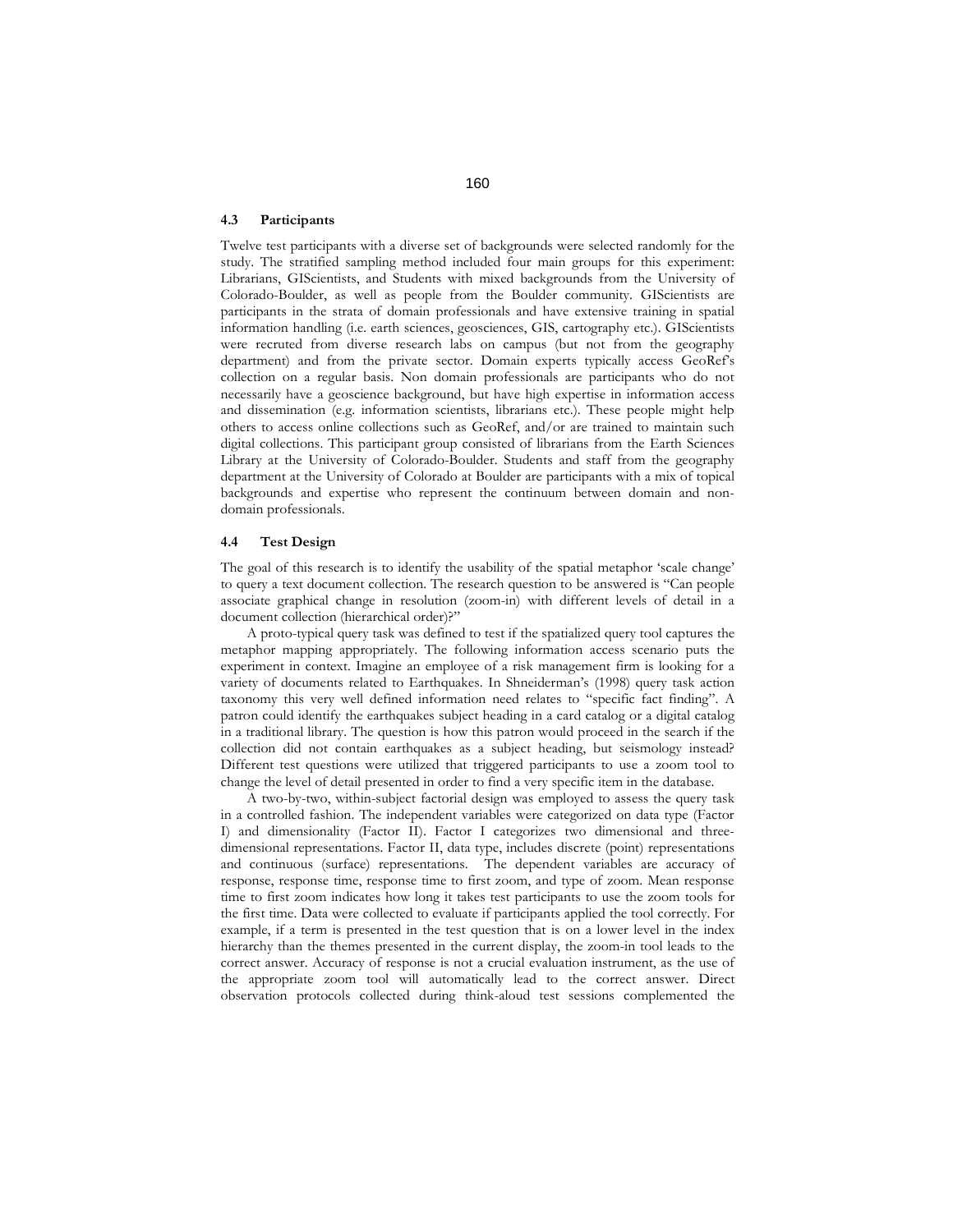quantified variables. Responses and response times were recorded digitally during test sessions.

Following related work (Kraak, 1988) it was decided to separately analyze and evaluate test results for two and three dimensions. There seems to be very little knowledge regarding appropriate subject testing procedures comparing two and true threedimensional representations. Most of the literature in this domain reports on empirical work regarding static 2.5D, where the third dimension is graphically simulated through depth cues such as shadows and hidden lines. In some tests reported here, however, users had the option to rotate a 3D object in all directions before responding to the test question. It may be important to emphasize that the size of the 3D objects were within a table top space, depicted on a 2D computer screen. Nevertheless, as the user interaction mode varies considerably between two and three dimensions, it was concluded that comparisons of test results between dimensions would have to be done very carefully, thus allowing only tentative suggestions for further research. Due to software limitations, the 2D tests and 3D tests were not always identical.

#### **4.5 Test Procedure**

First, participants signed a consent form and were given a ten dollar recompensation for participation. A warm-up phase of five practice trials followed, which allowed participants to get comfortable with the testing environment. The main experiment started with a short on-screen introduction to the test, and provided participants with the necessary context and background information to get through the experiment.

The main experiment started with either a point representation, or a surface representation in 2D. Presented with either start display participants were asked to look for a document on a particular level of detail hidden in the document collection. Starting with a point representation in 2D also required using a pan-tool before giving a response. The presentation order was randomized using a balanced Latin Square design to avoid potential learning bias. The same procedure was followed for the 3D representations. Due to software limitations, and differing interaction modes, the 2D tests and 3D tests were not identical. It is also important to note here that the design for the test starting with points and the test starting with a surface were not identical. A zoom into a point starting configuration resulted in the same point configuration with a change in the spatial footprint (less area visible). The change in level of detail was simulated with larger points (close up) and more detailed labeling. The zoom-in for the surface display resulted in a point display. Change in level of detail is simulated with a change in data type. Test displays for the 2D tests are shown in the Appendix. Two different questions were shown, depending if the starting display was showing points or a surface. If points were shown first, the test question was "Which blue patch most likely contains documents that relate to Geomorphology?". For surfaces, the wording of the test question was "Which of the topics most likely contains documents relating to the San Francisco Earthquakes?". Additionally, a text box was displayed next to the zoom tools, to inform people that the tools should be used to help make their response. This information panel changed depending on the data type shown in the starting display. For points, it read "Use zoom and pan buttons to help make your response". For surfaces, the text read "Click on the green labels in map or use zoom buttons to help make your response". The starting displays containing a surface also contained labeled buttons on the screen (see Appendix for more detail). If the button with the correct label was clicked (labeled Seismology), it zoomed to the same display, as if the zoom in tool on the answer dialog box was used. If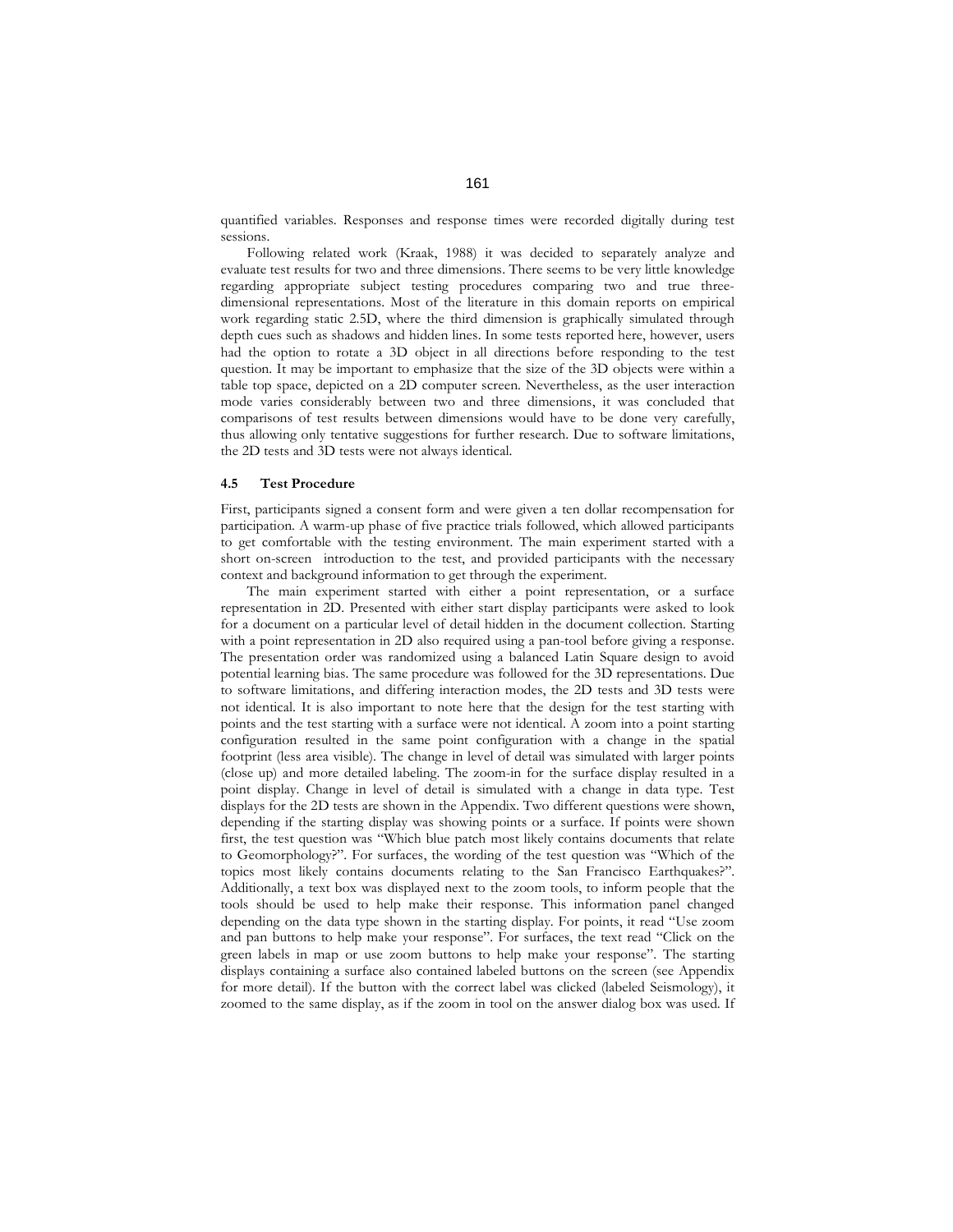the wrong labels were clicked, a dialog box appeared containing an error message indicating that this category did not contain the desired document and to try again. The question and answer window contained three tools, a pan, as well as a zoom-in and zoomout button. Zoom tools and pan buttons were enabled or disabled depending on the starting display. The tools were controlled by the scripting language, to dynamically adapt to user reactions. The *Next* button and the radio buttons for recording the answer were disabled until a zoom tool (or label button) was used. The *Next* button was only active if a response had been recorded.

#### **4.6 Methods of Analysis**

Analysis of Variance (ANOVA) was applied to compare mean response times and mean times to first zoom. Analysis of Variance is based on the assumption that the data are normally distributed. As the collected response time data failed the test for a normal distribution, a natural log transformation was performed. Log-linear models were utilized for investigating the relationships of the categorical variable zoom type (three levels: zoom in, zoom out, no zoom) with data type (surfaces and points) and dimensionality (2D and 3D). The Logit Analysis is based on the calculation of expected odds of category membership of a dependent variable, as a function of independent variables. An odds is the ratio between the cell frequency of belonging to one category of the dependent variable and the frequency of not being in that category (Knoke and Burke, 1980). The response variable for the tests containing the three categories "zoom in" and "zoom out" "no zoom" was used as the dependent variable. Independent variables included dimension and data type. Due to the exploratory nature of this research (e.g. missing hypotheses) an inductive analysis approach was adopted. The goal was to find a model that not only fits the data well, but is also as parsimonious as possible, to be easily interpretable. For this reason a hierarchical stepwise Log-linear model selection procedure was carried out first. The search for the most parsimonious model started with a fully saturated model that included all possible effects, followed by a stepwise elimination process where effects were discarded systematically to determine their significance to the model. Once the best model had been constructed the strength and direction of the relationships of the remaining effects were determined by estimating the model parameters. Finally, computation of the Logit allows to predict the likelihood of test outcomes based on the identified model parameters.

#### **4.7 Results and Analysis**

The result section is organized as follows: summary tables containing descriptive statistics are followed by descriptive graphs. Response time is discussed first, followed by outcomes from inferential statistics. ANOVA is applied on response times and Log-linear modeling on zoom types. The result section is followed by a discussion of relevant individual difference data, and where appropriate, complemented by anecdotal information that was extracted from think-aloud protocols. Table 2 gives an overview of the response times results for scale change metaphor.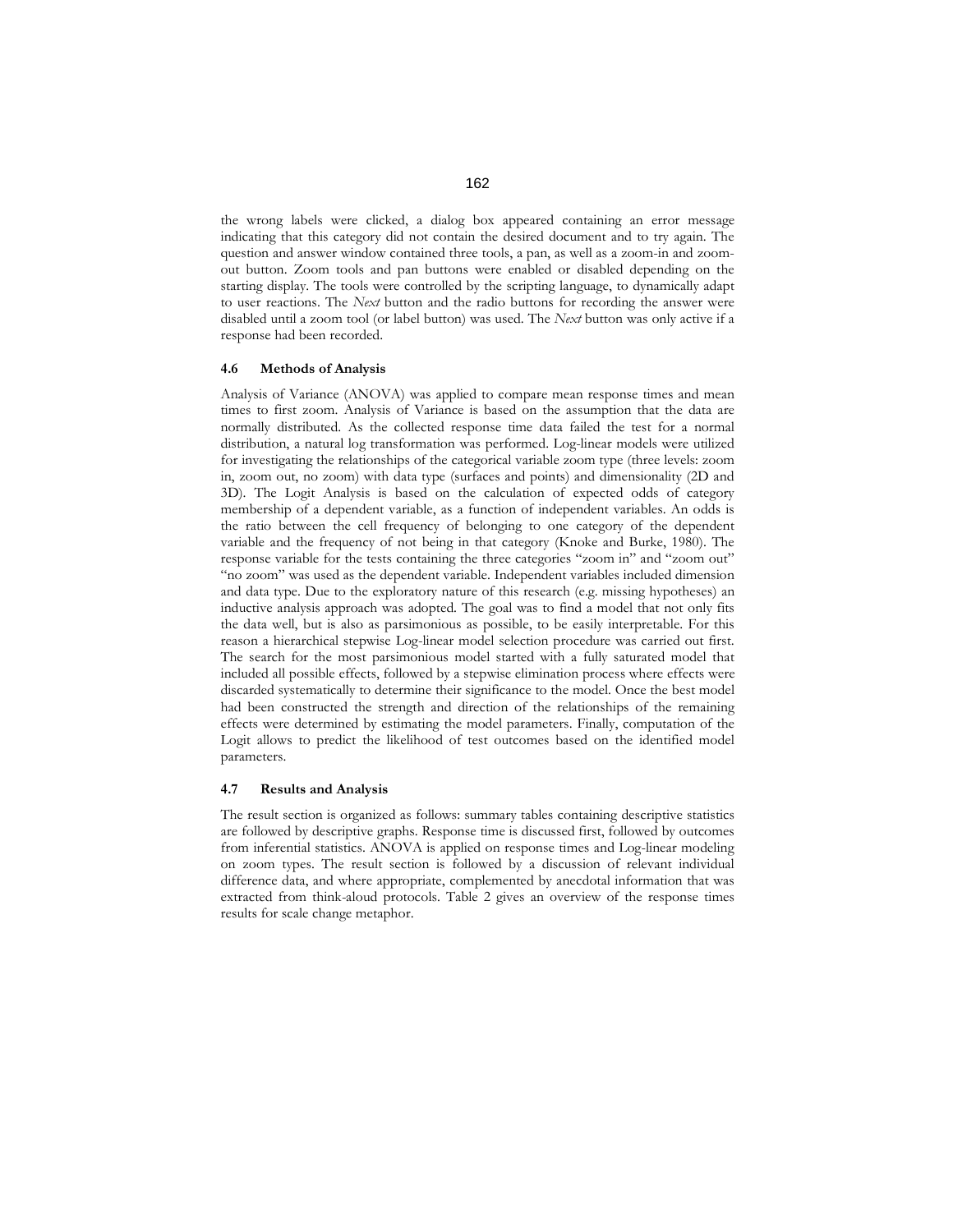| 2D     |                                  |       |        |    |                     |                            |                               |                   |  |
|--------|----------------------------------|-------|--------|----|---------------------|----------------------------|-------------------------------|-------------------|--|
| mRT    | zoom                             | stdRT | answer | n  | used*               | corr.                      | % corr. factor                |                   |  |
| 89.67! | 30.00                            | 30.22 | A      | 12 | 12                  | 9                          | 75.00                         | monochrome points |  |
| 84.58! | 11.08                            | 12.07 | B      | 12 | 12                  | 11                         | 91.67                         | colored surface   |  |
| 3D     |                                  |       |        |    |                     |                            |                               |                   |  |
| mRT    | zoom                             | stdRT | answer | n  | used*               | corr.                      | $%$ corr.                     | factor            |  |
| 13.97  | 31.42                            | 13.70 | B      | 12 | 12                  | 11                         | 91.67                         | monochrome points |  |
| 31.68  | 22.42                            | 29.20 | C      | 12 | 12                  | 12                         | 100.00                        | colored surface   |  |
| mRT    | Mean response time in seconds    |       |        | n  | Number of responses |                            |                               |                   |  |
| zoom   | Mean response time to first zoom |       |        |    | used                |                            | Number of responses retained* |                   |  |
| stdRT  | Standard Deviation of RT in sec. |       |        |    | corr.               |                            | Number of correct answers     |                   |  |
| answer | Correct Answer                   |       |        |    | $\%$ corr.          | Percent of correct answers |                               |                   |  |
| .      |                                  |       |        |    |                     |                            |                               |                   |  |

**Table 1.** Summary statistics of response times for the scale change metaphor

\* if instructions were not followed, the response was removed from the sample.

Figure 1 reports on mean response times until a response was given. It took participants almost twice as long in two dimensions to respond, when points were shown first, than if a surface was presented first. In 3D, for initial surface displays the response time was twice as fast as for point representations. The means for 2D and 3D starting displays with points are about the same. The standard errors of the mean are also quite similar for 2D and 3D point displays. The standard error is very high for both dimensions for the test with the longer response time mean. (**!** Please refer to URL below for corrected information: <http://www.geog.ucsb.edu/~sara/html/research/cosit01/appendix/index.html>)



**Figure 1.** Mean response time for the scale change metaphor

Dispersion in response times is plotted in Figure 2. The spread is similar across groups. All but the student group seem to have outliers that increase the mean. Outliers are represented with a black dot in the box plot.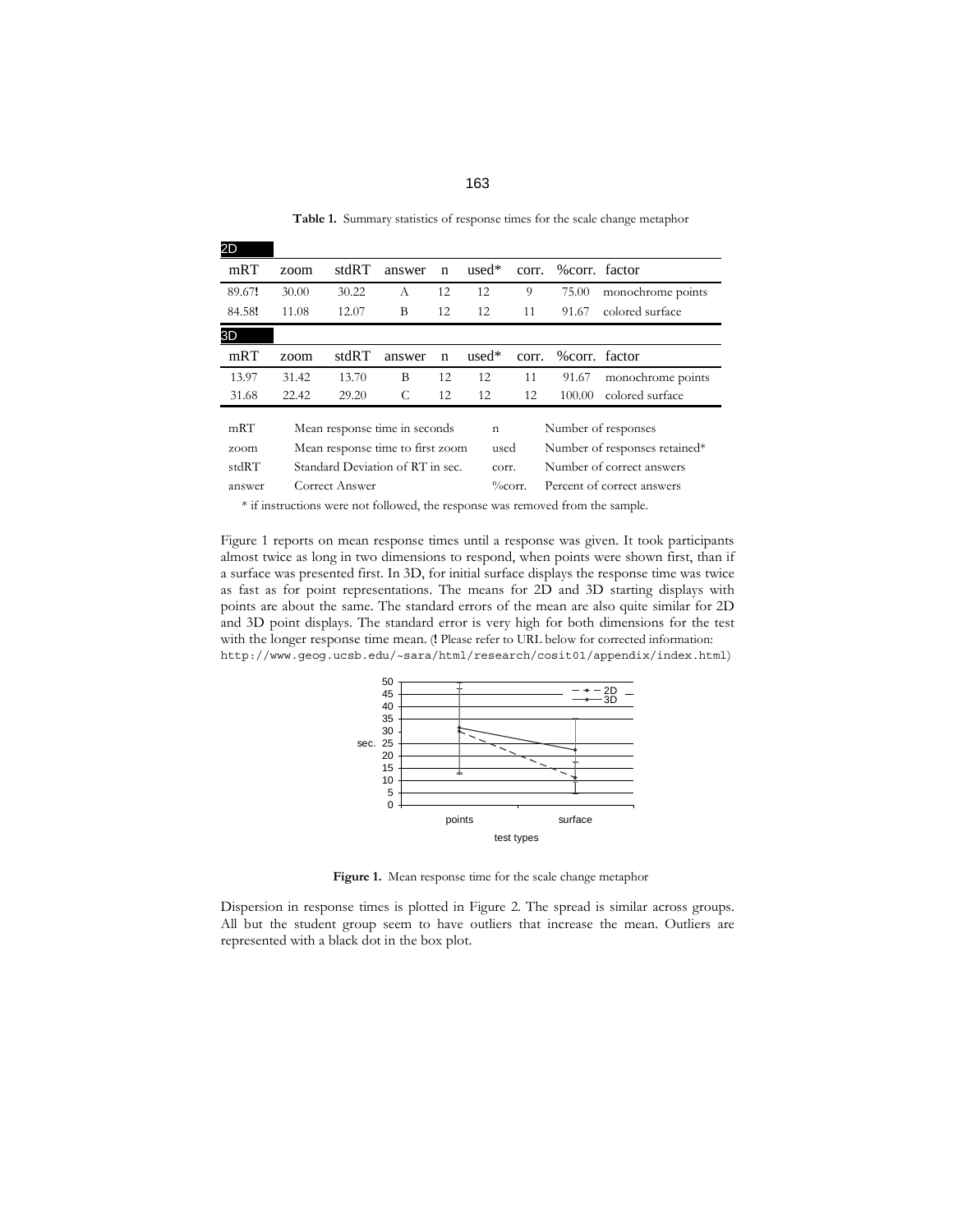

Figure 2. Variability of response time for the scale change metaphor

Figure 3 shows the amount and type of zooms performed for each dimension. The amount of zooms for points in 3D is substantially higher, and surfaces triggered much fewer zooms overall. There are slightly more zoom-ins than zoom-outs for points in both dimensions, which might lead to the conclusion that this test did not necessarily require participants to perform as many "control" zoom-outs to make sure that the right label was selected when responding. The number of zoom-ins is the same as for zoom-outs for surfaces in 2D and 3D. The amount of "control" zoom-outs, to match the found theme with the correct response label (toggle between views), increased when the level of detail changed through modifications in data type.



**Figure 3.** Magnitude of zooms across dimensions

This seems not surprising. Recalling a theme location and a label location from memory across displays is easier when the data type of the representation is kept constant. Moreover, the 3D test versions were not identical to their 2D representatives. In 3D, participants could not only zoom, but also rotate the displays in all directions. When participants chose to change the orientation of the starting configuration, the task of matching the spatial location of a theme after zooming in with its label in the start representation became even more difficult. It took participants much longer to respond. Considering this, it is surprising how well participants performed in the 3D surface case, where not only potential interaction could have made the task more difficult, but also the change of data type between displays added another level of visual processing.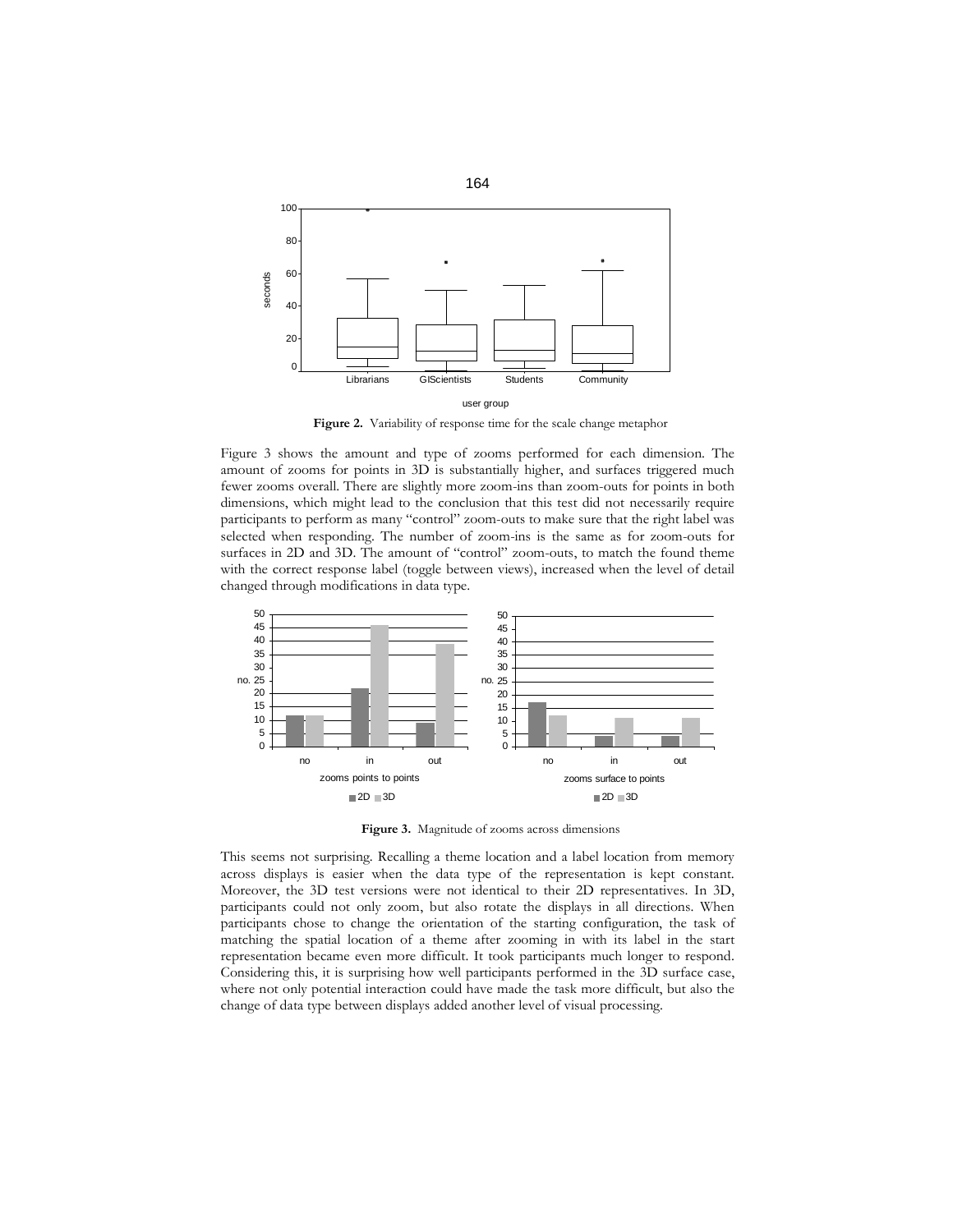

**Figure 4.** Response time to first zoom

Figure 4 plots the average time it took participants to first use the zoom tool. Starting with a point display it took participants much longer to respond for 2D and 3D. Librarians and GIScientists show a very similar pattern when breaking the time to zoom into participant groups (Figure 5). Zoom time for points is always higher across dimensions. For the student population exactly the opposite is the case, surfaces always trigger a longer response time to use the zoom tool across dimensions. People from the community have a similar pattern to Librarians and GIScientists in 2D, but show a similar pattern to students in 3D.



Figure 5. Response time to first zoom for dimensions, data type and groups

The ANOVA for mean response time to respond revealed a significant result for the main effect data type ( $F=5.29$ ,  $p < 0.05$ ) and the interaction effects for dimension and type (F=14.35,  $p \le 0.05$ ). It took longer to respond for points in 2D, than for surfaces in 2D. Significance for data type could include the possible interaction effect for the change in data type representation when people zoomed into surfaces. The ANOVA on mean response times and user groups did not reveal a significant relationship, nor did the ANOVA on the amount of zooms across groups. The ANOVA on zoom-ins, dimensions and data type yielded a significant main effect for data type (F=18.892,  $p < 0.05$ ) and dimension ( $F= 6.95$ ,  $p < 0.05$ ). The number of zoom-ins is much higher for points than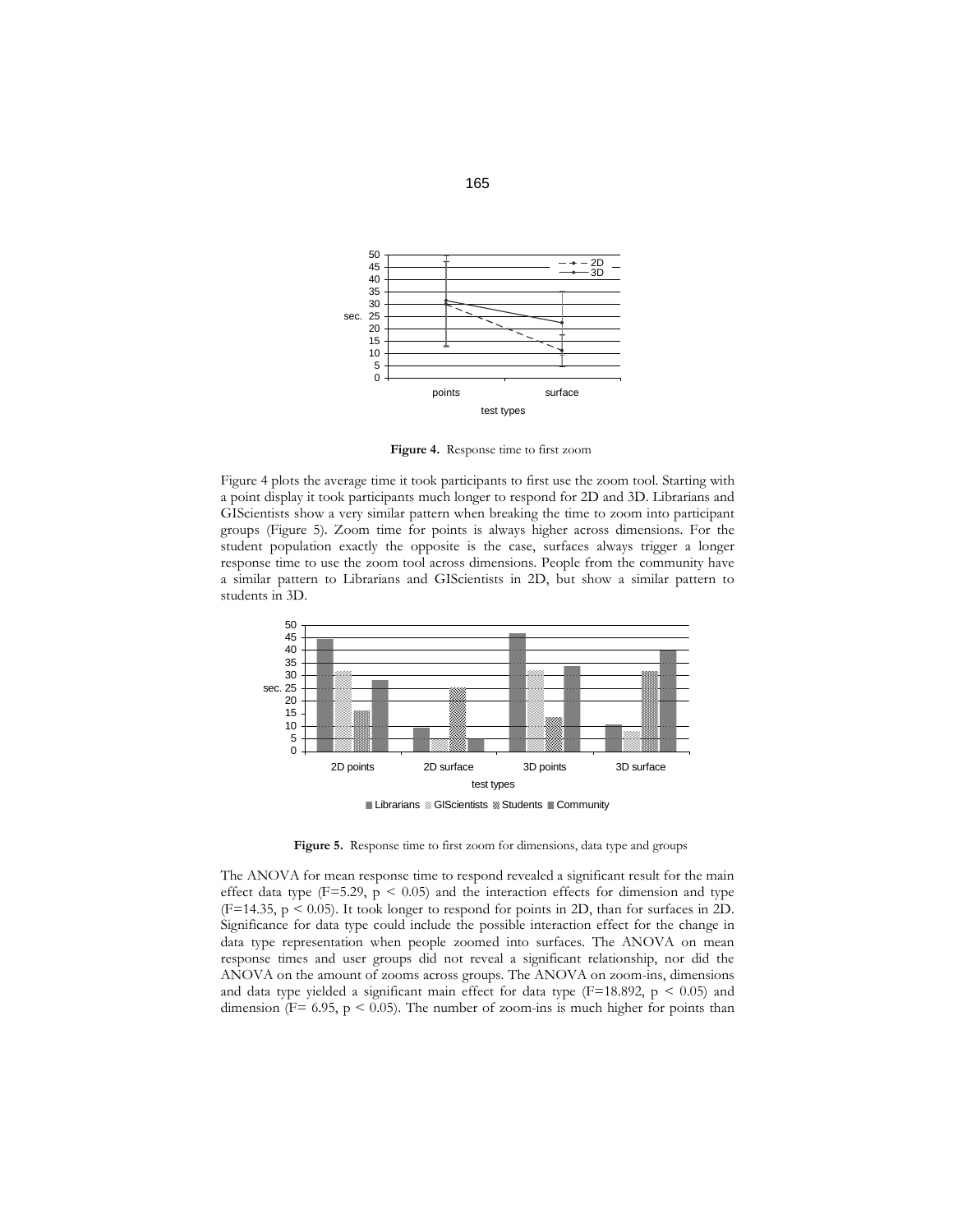for surfaces. The ANOVA on the amount of zoom-outs not only resulted in significant main effects for data type (F=12.13,  $p \le 0.05$ ) and dimensions (F=12.13,  $p \le 0.05$ ), but also in an interaction effect (F=6.19,  $p \le 0.05$ ). 3D points trigger four times as many zooms than 2D points.

The analysis on zoom types, such as zoom-in, out and no zoom was performed with a Chi2 test and Log-linear modeling. The Chi2 analysis did not yield a significant result on the type of zooms performed across groups. For this experiment, the saturated Log-linear model that perfectly describes the collected data contains the nominal variable zoom type (Z), dimension (D), and data type (T) and is written with Lambda parameters as follows:

$$
Z_i D_j T_k = \theta + \lambda_i^Z + \lambda_j^D + \lambda_k^T + \lambda_{ij}^{ZD} + \lambda_{ik}^{ZT} + \lambda_{jk}^{DT} + \lambda_{ijk}^{ZDT}
$$
 (1)

*where:*

main effects first-order interactions

| $\theta$ = effect of total factors in the scale test | $\lambda_{ii}^{ZD}$ = zoom response and dimension              |
|------------------------------------------------------|----------------------------------------------------------------|
| $\lambda_i^Z$ = participant zoom type repsonse       | $\lambda_{ik}^{ZI}$ = zoom response and data type              |
| $\lambda_i^D$ = dimension                            | $\lambda_{ik}^{DT}$ = dimension and data type                  |
| $\lambda_k^T$ = data type                            | $\lambda_{ijk}^{ZDT}$ = zoom response, dimension and data type |

In short hand notation the model can be written in terms of its highest order interaction only, that implies all lower order interaction effect. The hierarchical four-variable loglinear model is then written as follows (this notation will be used from now on):

$$
G_{ijk} = \{ZDT\} \tag{2}
$$

Table 3 shows the list of possible hierarchical log linear models and associated changes in maximum likelihood ratios (Delta Lambda2). Removal of model effects that result in significant Lambda<sup>2</sup> changes (e.g.  $p > 0.05$ ) indicate that these effects are relevant to the model and should be retained.

**Table 3:** Hierarchical Log linear Models for the Scale Test

Backward Elimination ( $p = .050$ ) for DESIGN with generating class ZOOM\*DIM\*TYPE

| If Deleted Simple Effect is | DF | AT 2    | р      | <b>Iteration</b> |
|-----------------------------|----|---------|--------|------------------|
| ZOOM*DIMENSION*TYPE         |    | 0.7740  | 0.6792 |                  |
| DIM*TYPE                    |    | 0.2280  | 0.6327 |                  |
| ZOOM*DIMENSION              |    | 15.2370 | 0.0005 |                  |
| ZOOM*TYPE                   |    | 21.3340 | 0.0000 |                  |

Shaded rows are selected for the Logit model. The best model has

generating class: {ZOOM\*DIM}, {ZOOM\*TYPE}

Likelihood ratio chi square =  $1.00213$  DF = 3 P = .801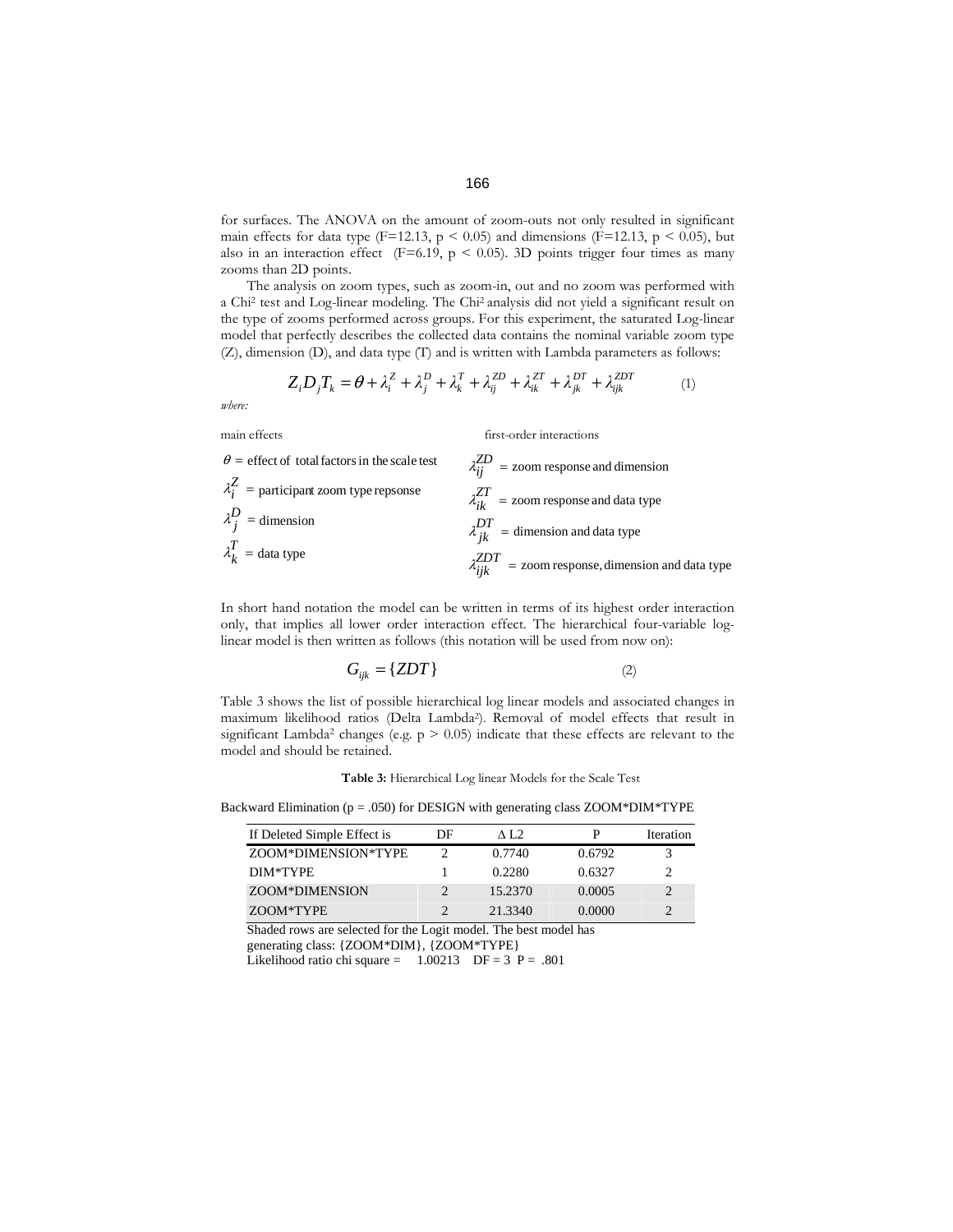The Logit model of choice for zoom types (Z) and graphic variables dimension (D) and data type (T) contains the following terms (see Table 3 for ∆L2 values):

$$
G_{ijk} = \{ZD\} \{ZT\} \tag{3}
$$

Completing the model with the estimated parameters for two examples, the probability of a zoom-in with 2D points as a starting configuration is 83%, whereas not zooming in with 2D point clouds as a starting configuration is 63%.

#### **4.8 Individual Differences**

These results are also interesting in light of users' background data. Spatial ability, as measured by the paper-folding test (Ekstrom et al., 1976), did not reveal a significant correlation with overall response time (Spearman's  $r = -0.23$ ,  $p = 0.12$ ). There seems to be a significant negative correlation of spatial ability with time to first zoom, although it could be considered weak (Spearman's  $r = -0.31$ ,  $p = 0.03$ ). Participants show high computer literacy. They all use computers on a daily basis (100%), and 50% of the participants use digital archives on a daily basis (e.g. access data on CD ROMs). Half the participants use online databases at least weekly (e.g. Web of Science, etc.). The majority (75%) has not had any formal training in cartography (mean  $= 0.5$  yrs) and graphic design (mean  $= 1$  yr.). About half of the subjects (50%) are not trained in computer graphics (mean  $= 1$  yr.), or information retrieval (mean  $= 4.75$  yrs). A considerable percentage of the participants use graphics (75%) and geographic data sets (40%) on a daily basis. There seems to be a weak positive correlation between spatial ability and GIS training (Spearman's  $r = .289$ ,  $p =$ 0.05), but none between mathematics training (mean  $=$  5 yrs.) and spatial ability. Neither GIS background, nor mathematics training seem to have a relationship with overall response time or reaction time to first zoom.

The post-test questionnaire also assessed participants' subjective usability ratings and satisfaction with zoom tools and graphic displays utilized during the experiments. Overall people reacted very positively to the spatialized displays and query tool. Most participants were intrigued by the displays and would use them again to query a document archive (83%). Half of the subjects found them somewhat unique, and 42% found them very unique. Most participants were at least somewhat attracted by the graphics (83%), and found them somewhat interesting and worth exploring (67%). Seventeen percent found them very attractive, and very interesting (33%). Half the participants mentioned the use of color as a reason why they found the displays attractive. About half related their interest in the displays to being able to see an overall, spatial structure in 3D, including a combination of labels and graphics. The ability to rotate the graphics in real-time and at will seem to have been a powerful experience for many participants. Think-aloud protocols and direct observations confirm the overall very positive experience participants seem to have had interacting with the displays. Most people showed reactions of surprise or disappointment when reaching the end of the digital portion of the experiment. Most felt they had barely started and would have preferred to go on (this was least 30 minutes after the start of the experiment). Manifestations of astonishment, surprise and intriguedness were often apparent, particularly when participants could directly manipulate the 3D displays. Comments like "this is cool", or "this if fun" were recorded with most participants. One participant, after having responded to the test question, got quiet while rotating the 3D representation in all directions for a very long time. This person tried to identify a pattern in the 3D point cloud. Other participants zoomed in and out of displays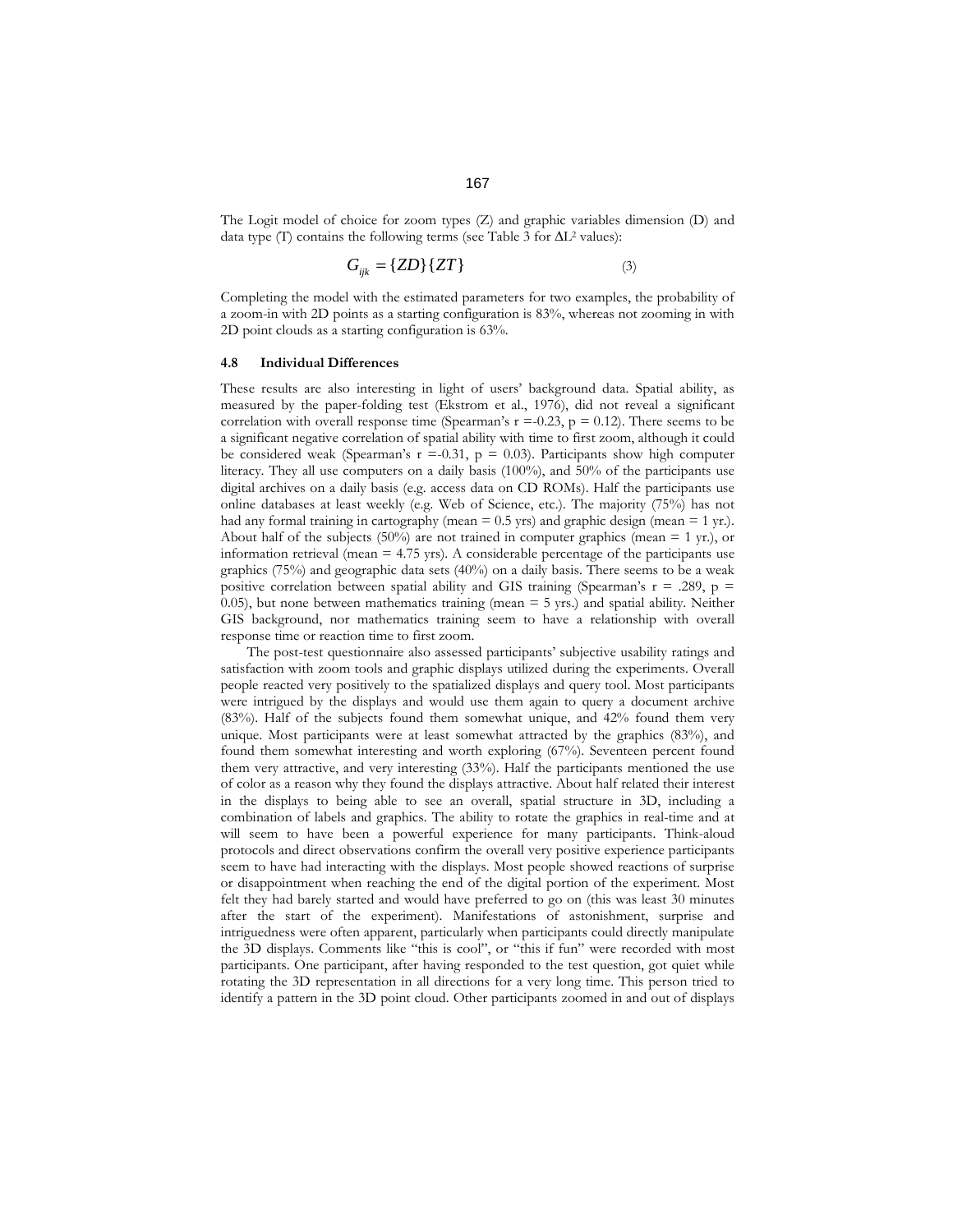just to track how the change in data type affected their conceptualization of the information space. No signs of apparent frustration were detectable for any participant. One person mentioned in the post-test questionnaire having been frustrated at times, because of "not knowing the interrelation between displays".

#### **4.9 Discussion and Design Recommendations**

Results from testing scale change suggests that people are able to associate graphical change in resolution (zoom-in) with different levels of detail in a document collection A statistically relevant association exists between zooming behavior and graphic representation. Zooms from point into point representations lead to the desired document faster than zooms performed from a surface display into a point representation. User group did not affect the use of the metaphor. Although results on reaction time until the zoom tool is applied are not significant, main effect type ( $F = 8.22$ ,  $p = 0.007$ ) and interaction of type and group come close ( $F = 4.94$ ,  $p = 0.006$ ).

The main effects data type and dimension (controlled variables) are associated significantly with types of zooms. Graphic variables utilized to represent the database graphically will influence the usage pattern of the scale change metaphor embedded in the query tool. The factors dimension and data type both were significant, either for response times or for type of zooms. These results are difficult to interpret. One problem is the amount of factors that needs to be controlled for the scale change metaphor to strengthen the result of the experiment. Still, as a starting point for further research these outcomes are important to consider. In related experiments on the spatial metaphors *distance* and *arrangement* the graphic variables employed to render the semantic spaces were also shown to be important modifiers. Adherence to cartographic design principles (e.g. "more is darker") enhances understanding of the metaphors. Color and shape are particularly strong visual variables in this study, as revealed in participants' responses to open-ended questions in the post-test questionnaire. This has direct consequences for the design of the spatialized views.

For query tasks that require zooming to change the level of detail of a document collection the primary design consideration relates to modifying the display from points to points or surface to points. Surface-to-point zooms in 2D, and point-to-point zooms in 3D to seem to work best when access time to find relevant documents is important. If the amount of zooms needs to be minimized, then surface-to-point representations seem to perform better overall.

## **5 Conclusions and Outlook**

A usability evaluation was applied to a spatialized query metaphor, the zoom-in and zoomout tool, to access a spatialized portion of GeoRef, a collection of geology and earth sciences documents. Response times and accuracy of responses of participants using the zoom tools were collected during experiments on querying spatialized views. A qualitative investigation was also pursued with the think-aloud method.

Results indicate that people are able to associate hierarchical document relationships in a collection with the spatialized metaphor of scale change (zooms) for the information access scenarios described. For some displays it takes longer to make a decision. An important finding is that analysis of group membership did not yield a significant effect. Regardless of participants' backgrounds, the tested metaphor seems to yield similar responses. The scale metaphor provides many research threads worth exploring. The post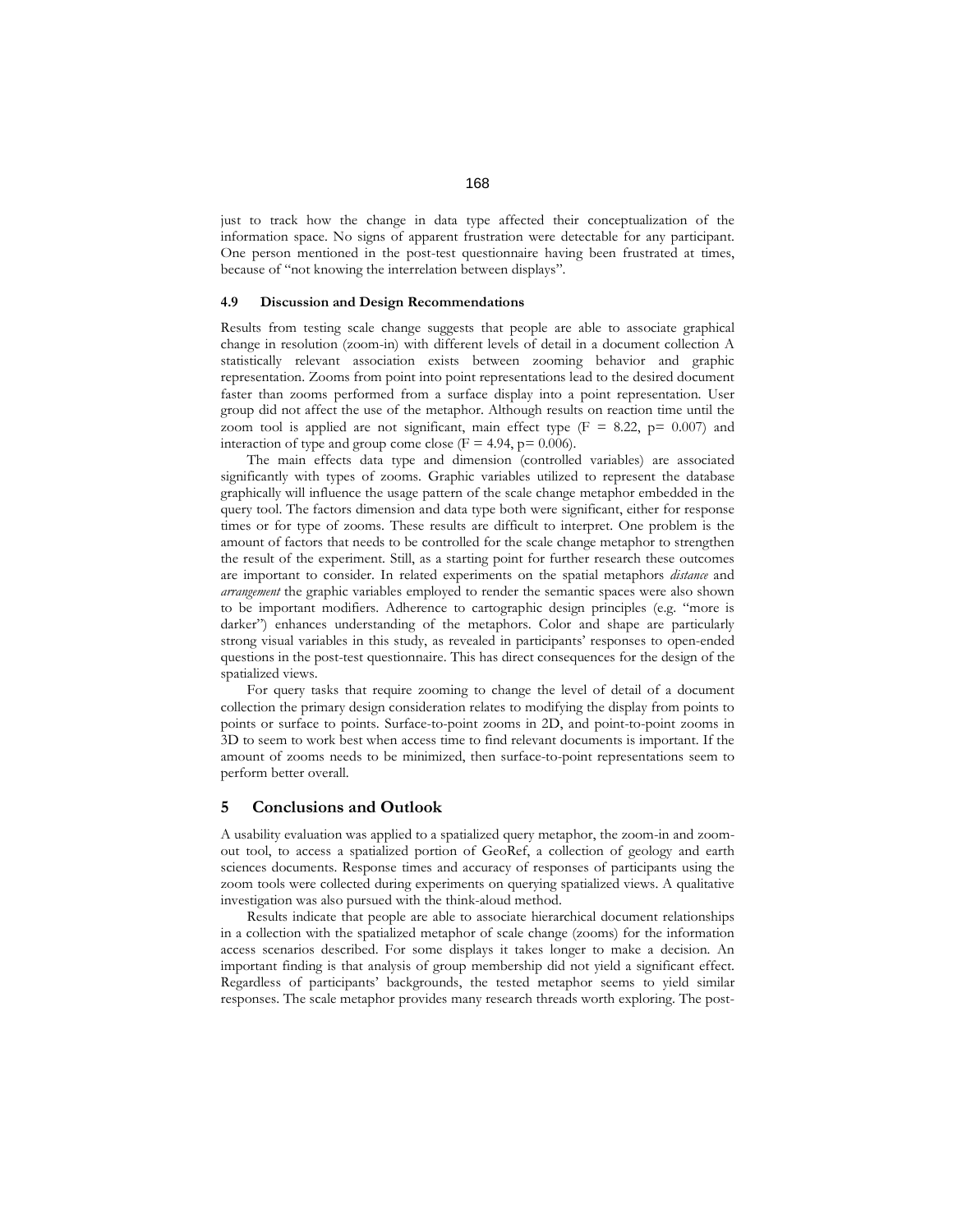test questionnaire revealed that display attractiveness was directly connected with the ability to manipulate graphic representations in 3D, thus being able to explore an object from different view points. Current GIS typically represent geographic space (large-scale space) as pictorial space, or map space that are both non-manipulable space types (Freundschuh and Egenhofer, 1997). Assuming that direct manipulation and interaction with spatial representations enhances human's cognition of spatial primitives and spatial object relations, could this "empowerment" factor improve the usability current GISystems? Direct manipulation interfaces with iconic representation of system commands for spatial analyses are not new, but these interfaces often lack validation through empirical usability evaluation. The interdisciplinary design framework adopted for this investigation, and derived design recommendations based on empirical results might be a starting point to reconsider the construction and design of more intuitive iconic GIS interfaces?

Another research arena relates to "scalability" of the represented space. Human conception of space and spatial behavior are experience-based and scale-dependent (Freundschuh and Egenhofer, 1997). This study examines how people respond to a spatialized query tool to explore spatializations within a manipulable object space. This begs the question of how people's association with scale change would differ, if the object space changed in scale? How would these spatializations be understood within a virtual semantic document space? Information seekers could navigate in full immersion through a traditional library, and could also manipulate and interact with more abstract spatialized representations to search for information. What is the optimal balance between increased realism for intuitiveness and wayfinding, and the level of abstraction to reduce cognitive overload? How would wayfinding and navigation in such large-scale virtual spaces affect spatial metaphor comprehension? Scale change in object space has implications on empirical testing procedures. It is doubtful that current usability evaluation methods are adequate for virtual environments (VE). These and other challenges have to be addressed, to maximize the potential that spatialization has to offer for knowledge discovery.

# **6 Acknowledgements**

This study is a subset of the author's dissertation completed at the University of Colorado at Boulder. Thanks are due to my Ph.D. advisor Barbara P. Buttenfield for her support and guidance throughout this study.

# **7 References**

- Card, S. K., Mackinlay, J. D., and Shneiderman, B. (1999). *Readings in Information Visualization. Using Vision to Think,* Morgan Kaufmann, San Francisco, CA.
- Catarci, T. (2000). What's New in Visual Query Systems? *Proceedings,* First International Conference on Geographic Information Science, Savannah, GA, Oct. 28-31, 2000. (http://www.giscience.org/GIScience2000/invited/Catarci.pdf)
- Chen, C., Czerwinski, M., (Eds.) (2000). Special Issue on Empirical Evaluation of Information Visualisations. *International Journal of Human Computer Studies,* 53(5).
- Chen, C., Czerwinski, M., and Macredie R. (Eds.) (2000). Special Issue on Individual Differences in Virtual Environments. *Journal of the American Society of Information Science,* 51(6).
- Chen, C. and Yue, Y. (2000). Empirical Studies of Information Visualization: A Meta-Analysis. *International Journal of Human-Computer Studies,* 53: 851-866.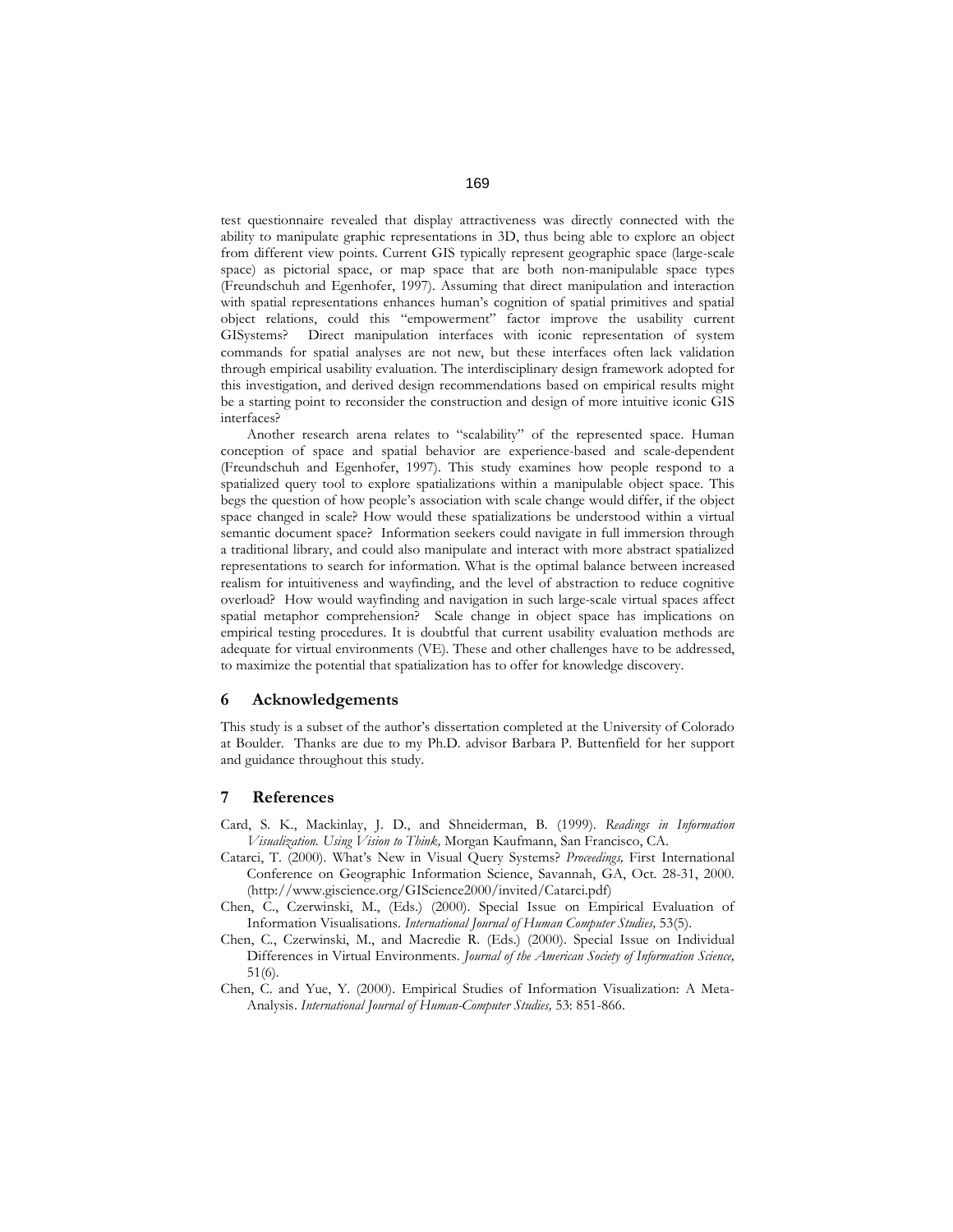- Ekstrom, R. B., French, J. W., Harman, H. H., and Derman, D. (1976). *Kit of Factor-Referenced Cognitive Tests.* Princeton, NJ, Educational Testing Service.
- Fabrikant, S. I. and Buttenfield, B. P. (2001). Formalizing Semantic Spaces For Information Access. *Annals of the Association of American Geographers*, 91: 263-280.
- Fabrikant, S. I. (2000). Spatial Metaphors for Browsing Large Data Archives. *Unpublished Disseration,* University of Colorado-Boulder, Department of Geography, Boulder, CO.
- Freundschuh, S. M. and Egenhofer, M. J. (1997). Human Conceptions of Spaces: Implications for GIS. *Transactions in GIS,* 2: 361-374.
- Golledge, R. G. (1995). Primitives of Spatial Knowledge. In *Cognitive Aspects of Human-Computer Interaction for Geographic Information Systems,* Nyerges, T. L., Mark, D. M., Laurini, R., and Egenhofer, M. J. (eds.), Dordrecht, Kluwer Academic: 29-44.

Goodman, B. A. (1997). *GeoRef Thesaurus*. Alexandria, VA, American Geological Institute.

- Knoke, D. and Burke, P. J. (1980). Log-Linear Models. *Sage University Paper Number 20.* Newbury Park, CA, Sage Publications.
- Kraak, M. J. (1988). Computer-Assited Cartographical Three-Dimensional Imaging Techniques. Dissertation. Delft, The Netherlands, Delft University Press.
- Lakoff, G. (1987). *Women, Fire, And Dangerous Things: What Categories Reveal About The Mind.* Chicago, IL, University of Chicago Press.
- Lewis, C. (1991). Inner and Outer Theory in HCI. In *Designing Interaction: Psychology at the Human-Computer Interaction Interface,* Carroll, J. M. (ed.), Cambridge, MA, Cambridge University Press: 154-161.
- McNamara, T. P., Hardy, J. K., and Hirtle, S. C. (1989). Subjective Hierarchies in Spatial Memory. *Journal of Experimental Psychology. Learning, Memory and Cognition,* 15: 211-227.
- Montello, D. R., Golledge, R. G. (1999). Scale and Detail in the Cognition of Geographic Information. *Varenius Project Report,* Specialist Meeting, May 14-16, 1998, Santa Barbara, CA.
- Morse, E., Lewis, M., and Olsen, K. A. (2000). Evaluating Visualizations: Using a Taxonomic Guide. *International Journal of Human Computer Studies,* 53: 637-662.
- Nielsen, J. (1993). *Usability Engineering.* Boston, MA, Academic Press.
- Norman, D. A. (1993). *Things That Make Us Smart. Defending Human Attributes in the Age of the Machine. Reading,* MA, Addison-Wesley.
- Pirolli, P., Card, S. K., and Van Der Wege, M. M. (2000). Visual Information Foraging in a Focus + Context Visualization. Xerox PARC, Technical Report, IR-R-2000-14. URL: http://www.parc.xerox.com/istl/projects/uir/pubs/pdf/UIR-R-2000-14-Pirolli-TechReport-VIFinFocusContext.pdf (Jan. 2001).
- Robertson, G. (1998). Keynote Address: Leveraging Human Capabilities in Information Perceptualizationd. IEEE Symposium on Information Visualization (InfoVis '98), Oct. 19-20, 1998, Research Triangle Park, North Carolina. URL: http://www.research.microsoft.com/~ggr/infovis98.ppt (Jan. 2001).
- Shneiderman, B. (1998). *Designing the User Interface: Strategies for Effective Human-Computer Interaction.* Reading, MA, Addison-Wesley.
- Stasko, J., Catrambone, R., Guzdial, M., and McDonald, K. (2000). An Evaluation of Space-Filling Information Visualizations for Depicting Hierarchical Structures. *International Journal of Human-Computer Studies,* 53: 663-694.